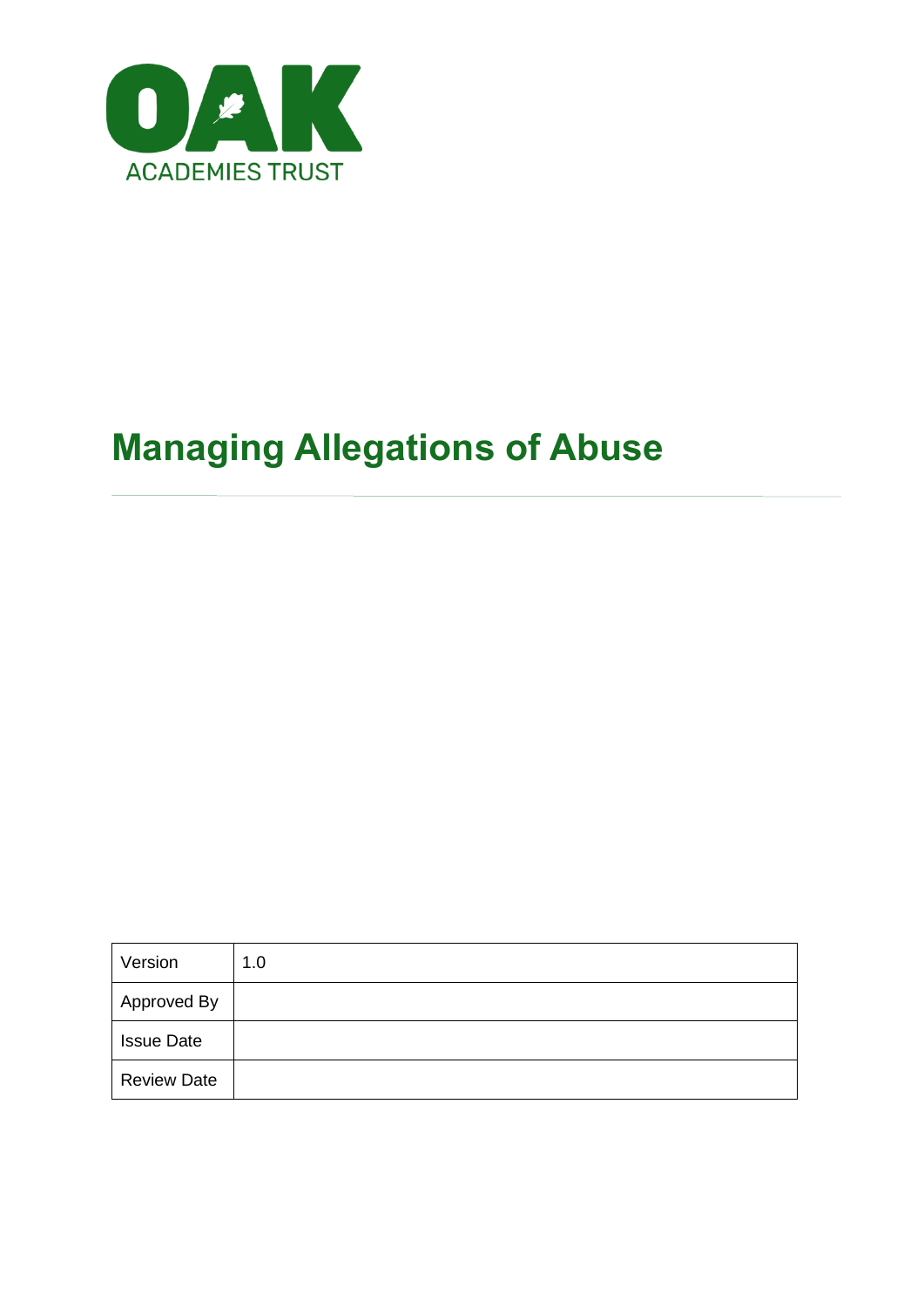#### **REVIEW HISTORY**

| NO. | <b>VERSION DATE OF</b><br><b>CHANGE</b> | <b>CHANGE SUMMARY</b> | REF. |
|-----|-----------------------------------------|-----------------------|------|
| 1.0 | 14.10.21                                |                       |      |
|     |                                         |                       |      |
|     |                                         |                       |      |
|     |                                         |                       |      |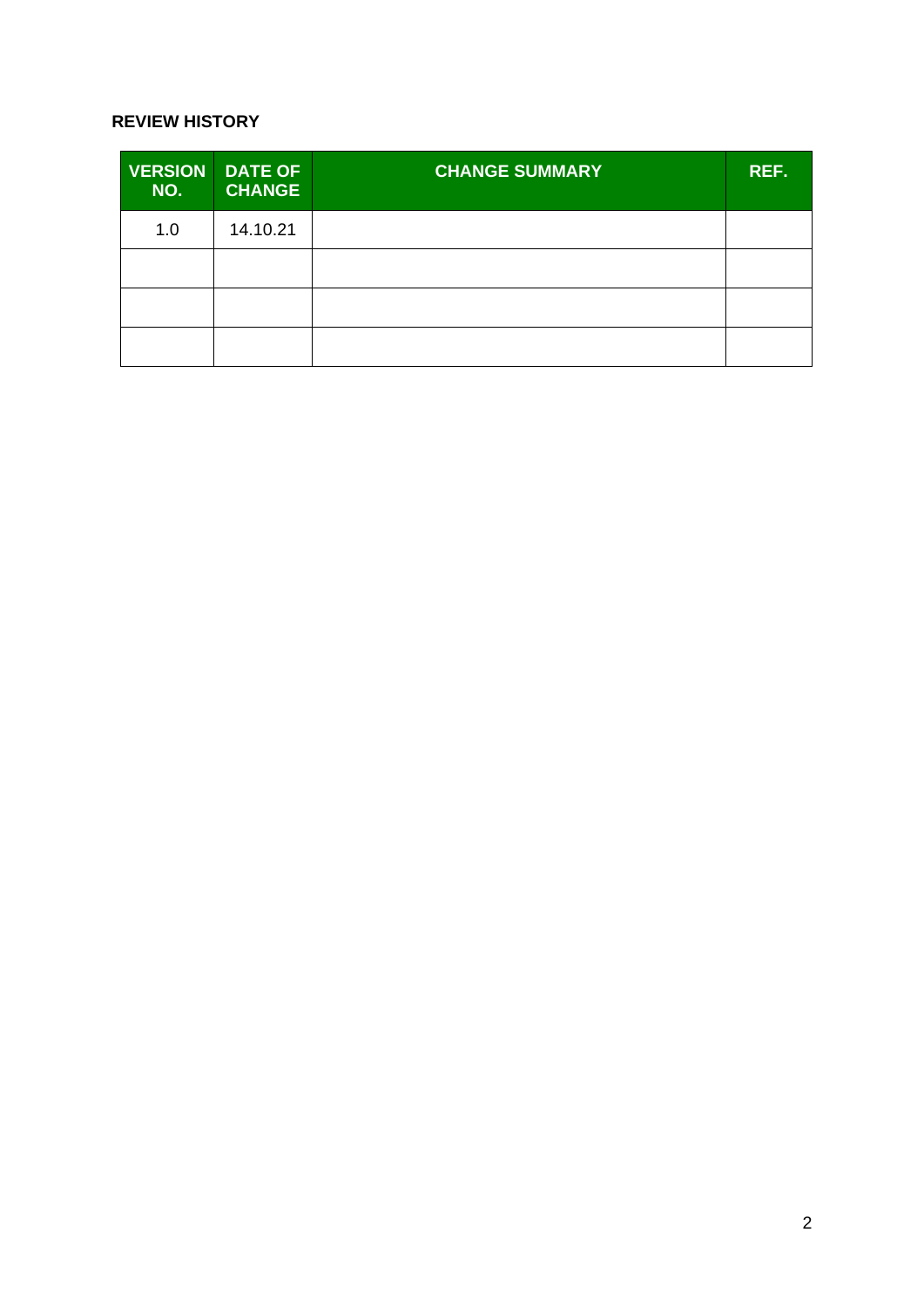## **Table of Contents**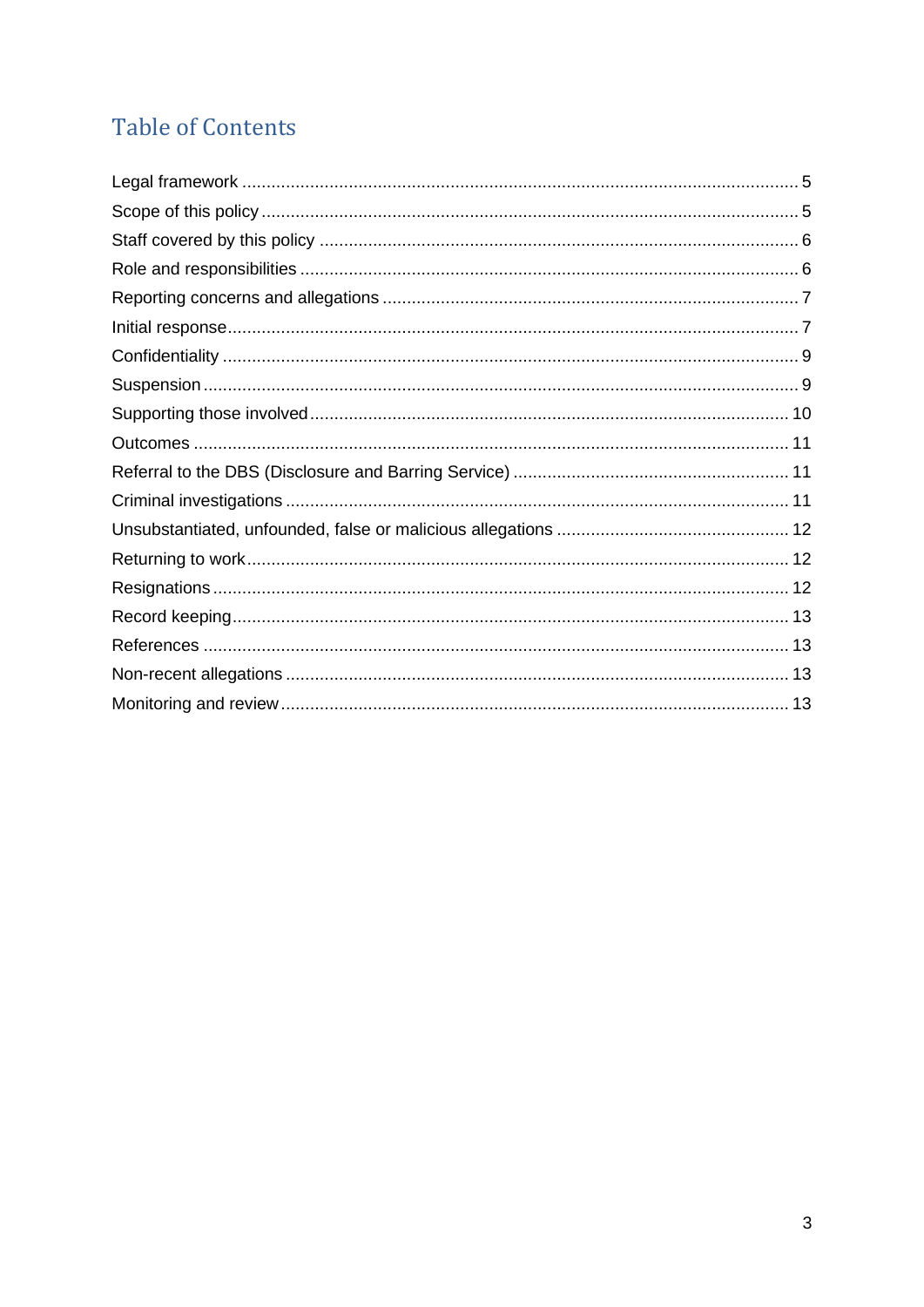## **Statement of intent**

Oak Multi-Academy Trust takes its responsibility of care for pupils seriously. We will thoroughly investigate allegations of abuse against staff – this will be done in a fair way that does not prejudice either the pupil or the member of staff. Any investigation of an allegation of abuse will be made in line with this policy and we will provide both the accuser and accused with the support they require during the investigation.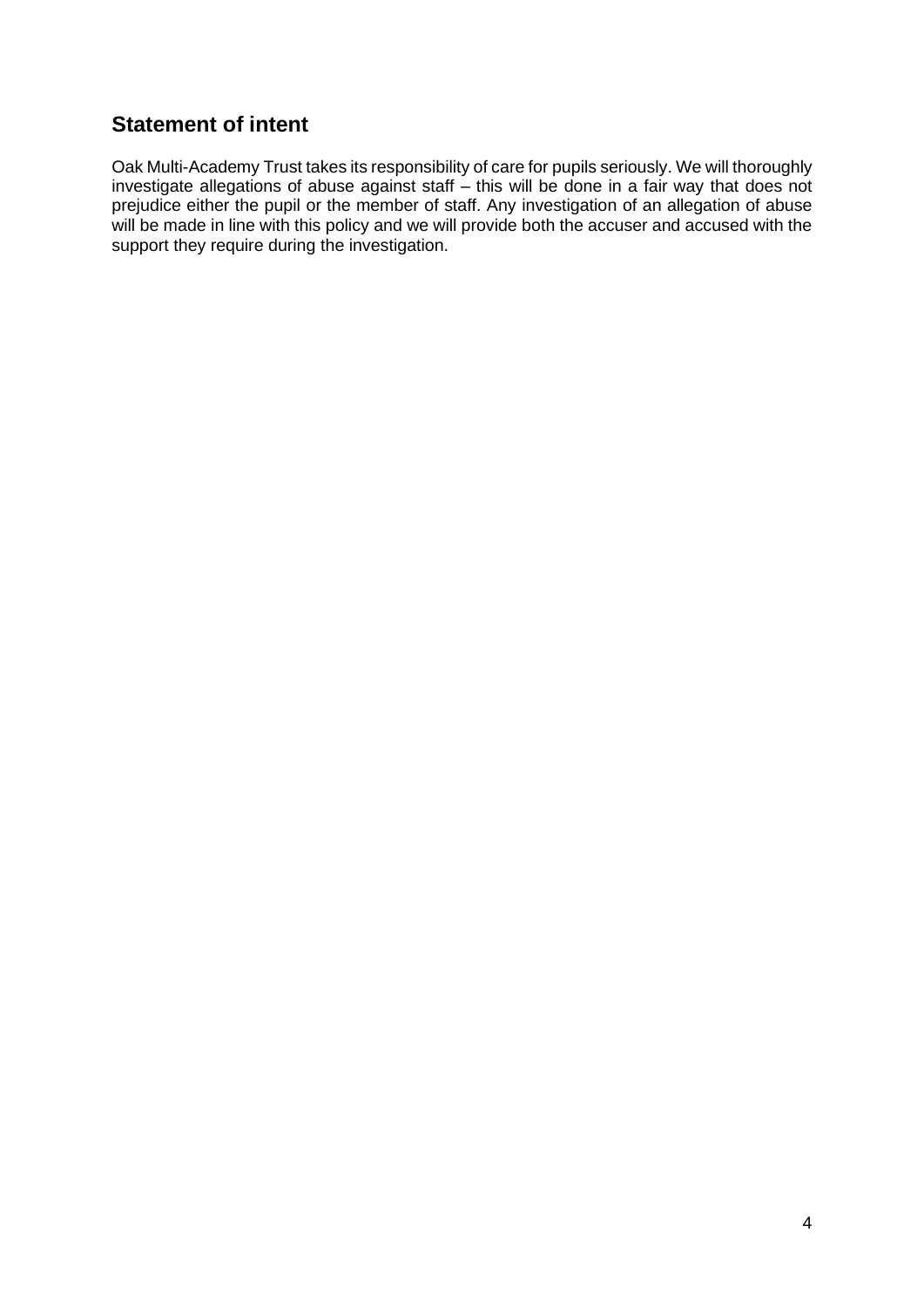## **Legal framework**

This policy has due regard to all relevant legislation and statutory guidance including, but not limited to, the following:

- Children Act 1989
- Education Act 2002
- Children Act 2004
- Data Protection Act 2018
- UK General Data Protection Regulation (UK GDPR)
- DfE (2021) 'Keeping children safe in education 2021'
- DfE (2018) 'Working Together to Safeguard Children'

This policy operates in conjunction with the following school policies:

- Child Protection and Safeguarding Policy
- Disciplinary Policy and Procedure
- Staff Code of Conduct
- Data Protection Policy
- Behavioural Policy
- Low-level Concerns Policy

All data will be processed in line with the UK GDPR recommendations.

#### **Scope of this policy**

**NB.** 'Child' refers to anyone under the age of 18. 'The school' refers to any site across Oak Multi-Academy Trust.

This policy covers the process for dealing with allegations that meet the harms threshold, which are allegations where it is alleged that anyone working in the school or on the school site, including supply teachers, volunteers and contractors, has:

- Behaved in a way that has harmed a child, or may have harmed a child.
- Possibly committed a criminal offence against or related to a child.
- Behaved towards a child or children in a way that indicates they may pose a risk of harm to children.
- Behaved or may have behaved in a way that indicates they may not be suitable to work with children, including in relation to behaviour that may have happened outside of school that might make the individual unsuitable to work with children.

Procedures for managing allegations that do not meet the harms threshold (also known as 'low-level concerns') are not covered in this policy. Low-level concerns will not be viewed as insignificant, but as any concerns that do not meet the harms threshold set out above. A lowlevel concern is any concern that an adult working in or on behalf of the school may have acted in a way that:

• Is inconsistent with the Staff Code of Conduct, including inappropriate conduct outside of work.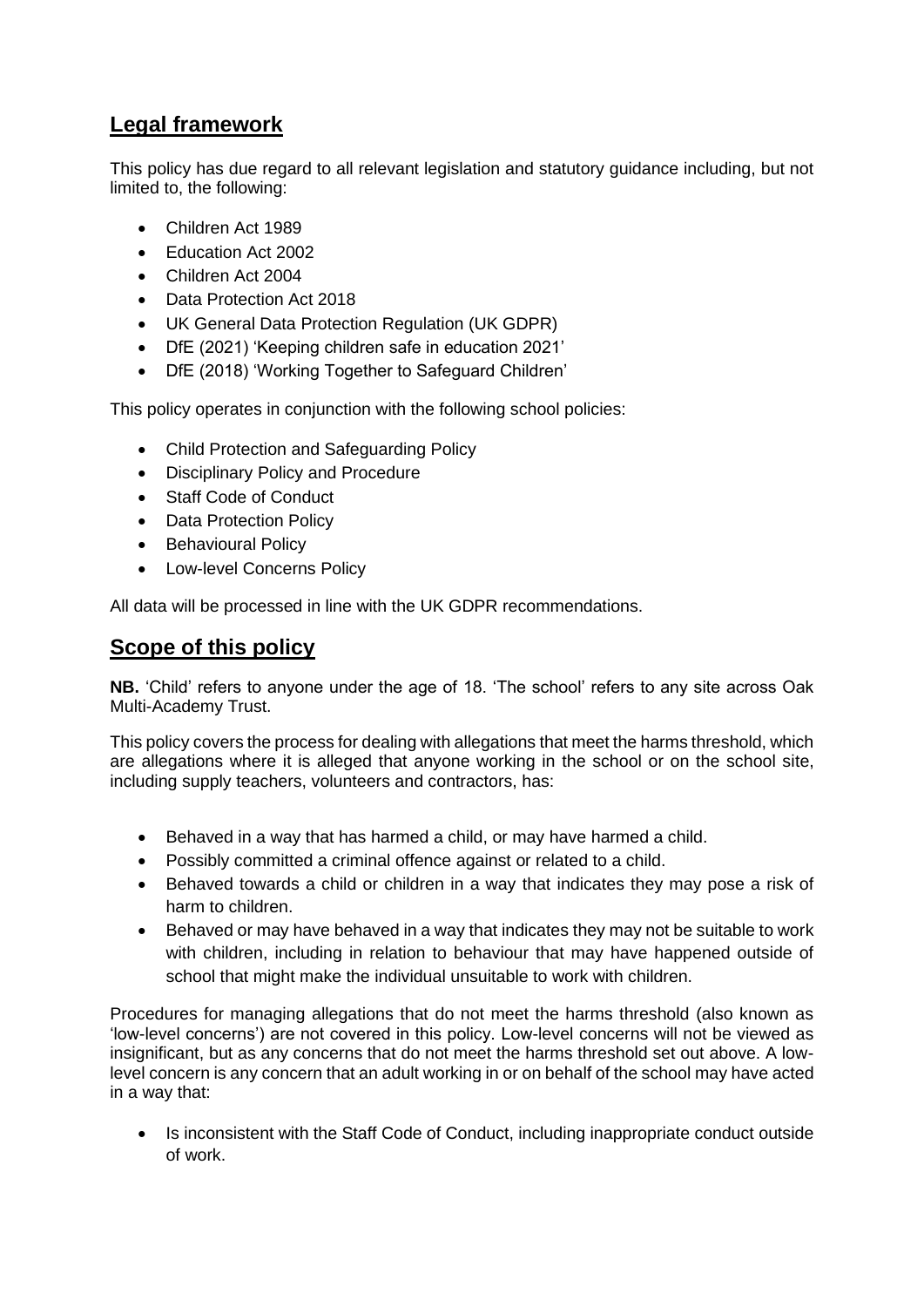• Does not meet the allegations threshold or is otherwise not considered serious enough to consider a referral to the LA designated officer (LADO).

Please refer to the Low-level Concerns Policy where allegations do not meet the harms threshold.

For the purpose of this policy, "allegation" refers to allegations that meet the harms threshold.

## **Staff covered by this policy**

This policy covers allegations against those working in or on behalf of the school in a paid or unpaid capacity, including members of staff, supply teachers, volunteers and contractors. In some cases, the school will have to deal with an allegation against an individual not directly employed by them, e.g. supply staff provided by an employment agency, where the school's disciplinary procedures do not fully apply because agencies will have their own procedures. In these cases, the school will ensure allegations are dealt with properly and will often take the lead on dealing with the allegation as it has access to all of the necessary information. Under no circumstances will the school decide to cease to use a supply teacher due to safeguarding concerns without finding out the facts and liaising with LADO to determine a suitable outcome. Any supply agencies used by the school will be informed of the school's process for managing allegations. The school will also take account of the agency's policies and their duty to refer to the DBS as personnel suppliers.

If an allegation is made against a governor, the school will follow their local procedure. Where an allegation is substantiated, the school will follow the procedures to consider removing the governor from office.

For the purposes of this policy "member of staff" refers to staff, supply staff, volunteers and contractors.

## **Role and responsibilities**

The Trustee board will be responsible for:

- Ensuring this policy is implemented consistently within the Trust.
- Ensuring welfare support is put in place for staff subject to allegations.
- Making the final decision of whether the CEO, subject to an allegation should be suspended. See the Oak Academies Trust Scheme of Delegation for specific levels of authority.

The Trust CEO (or suitable delegate) will be responsible for acting as the case manager for allegations relating to the headteacher.

The headteacher will be responsible for acting as the case manager for allegations, unless the allegation relates to them or there would be a conflict of interest if they were the case manager.

The case manager will be responsible for:

- Conducting a basic enquiry as soon as an allegation is reported.
- Leading investigations into allegations.
- Working with the LADO when dealing with allegations.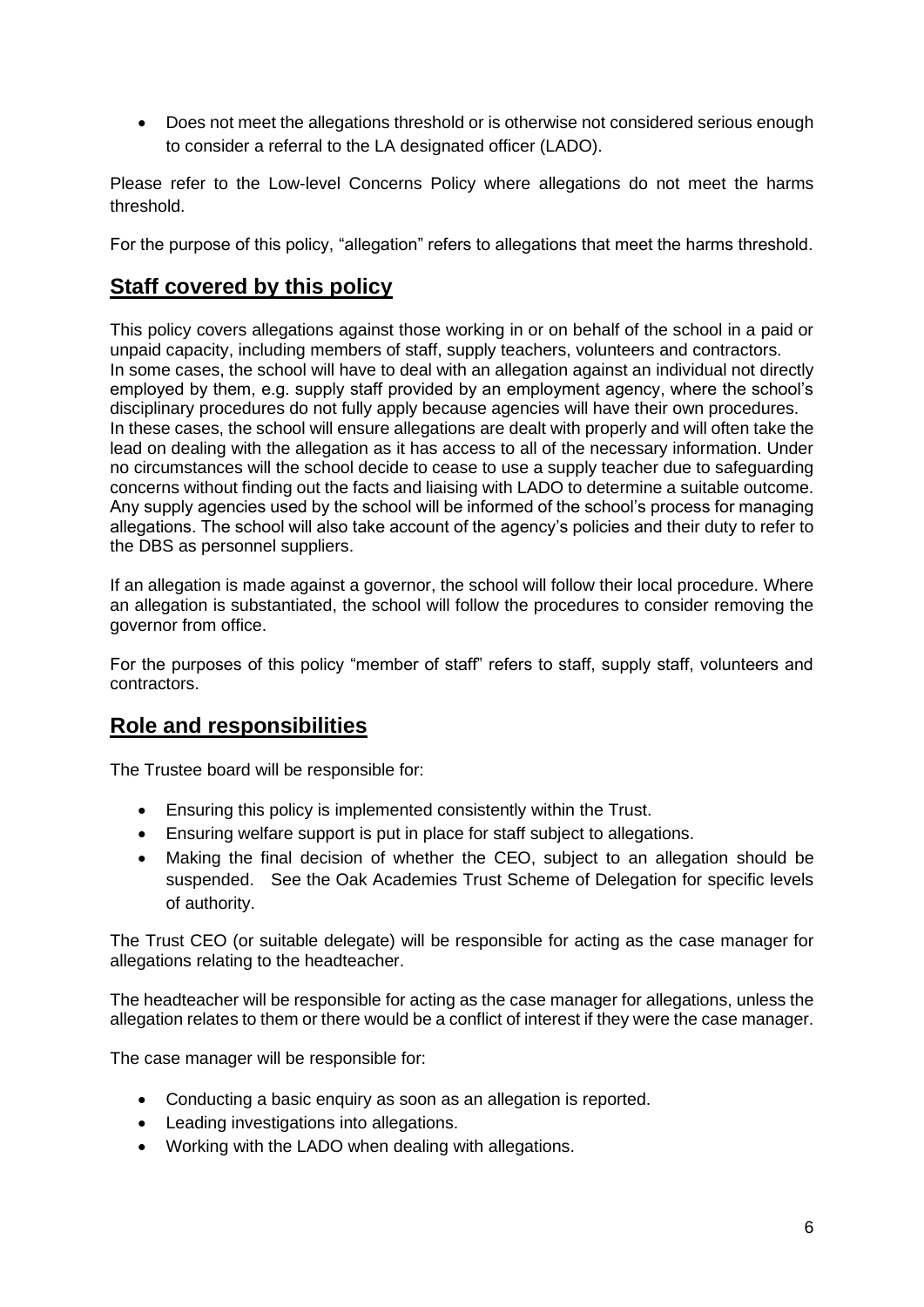The DSL will be responsible for making referrals to CSCS (Children's Social Care Services) and/or the police where necessary.

The LADO will provide advice and guidance to the school when considering allegations. Their role is not to investigate the allegation, but to ensure that an appropriate investigation is carried out.

#### **Reporting concerns and allegations**

Staff must report allegations without delay, in line with the following reporting lines:

- Allegations regarding another member of staff will be reported to the headteacher
- Allegations regarding the headteacher will be reported to the Trust CEO

Where there is a conflict of interest in reporting the allegation to the headteacher or CEO, staff will report the concern directly to the LADO. Information regarding the identity of the LADO can be found on the LA's website.

Where a pupil makes a disclosure to a member of staff about the behaviour of another member of staff, staff must follow the reporting lines above.

Once an allegation has been made, a case manager will be assigned to lead the investigation. The case manager will be the headteacher or, where the headteacher is the subject of an allegation, the Trust CEO (or delegate).

#### **Initial response**

CSCS and, as appropriate, the police will be contacted immediately if a child has been harmed, there is an immediate risk of harm to a child, or the situation is an emergency. These reports will be made in line with the school's Child Protection and Safeguarding Policy.

Before contacting the LADO, the case manager will conduct a basic enquiry to establish the facts to help them determine whether there is any foundation to the allegation. During this basic enquiry, the case manager will ensure they collect any information that will be required by the LADO and will be careful not to jeopardise any potential future police investigation.

Once the case manager has conducted the basic enquiry, they will contact the LADO. The case manager and LADO will discuss the nature, content and context of the allegation and decide if:

- No further action is needed.
- A strategy discussion should take place.
- There should be involvement from the police and/or CSCS.

Where the case manager is concerned about the welfare of other children in the community or the staff member's family, they will discuss these concerns with the DSL and conduct a risk assessment of the situation. Where necessary, the DSL will make a referral to CSCS.

If the allegation is about physical contact, e.g. restraint, the strategy discussion or initial evaluation with the LADO will take into account that teachers and other staff are entitled to use reasonable force to control or restrain children in certain circumstances, including dealing with disruptive behaviour.

#### **No further action**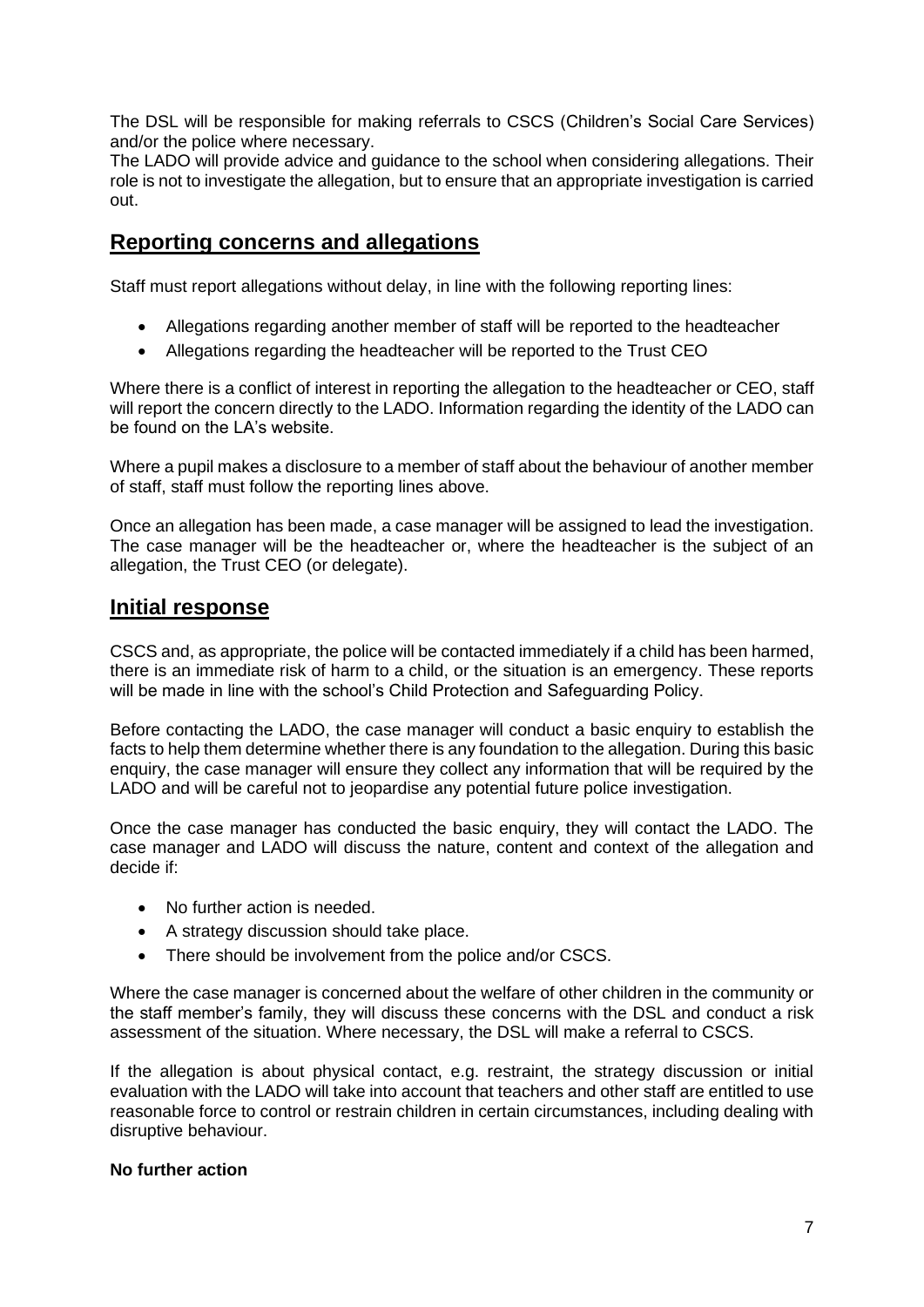Where the initial assessment leads to no further action, the case manager and LADO will:

- Record the decision and iustification for it.
- Agree on what information should be put in writing to the individual concerned and by whom.

#### **Strategy discussion**

If there is cause to suspect a child is suffering, or is likely to suffer, significant harm, a strategy discussion involving the police and/or CSCS will be convened. Strategy discussions will take place in line with the ['Working Together to Safeguard Children'](https://www.gov.uk/government/publications/working-together-to-safeguard-children--2) statutory quidance.

CSCS will convene the meeting to determine the child's welfare and plan rapid future action if there is reasonable cause to suspect the child is suffering or likely to suffer significant harm. A representative of the school may be invited to the meeting.

The discussion will be used to:

- Share available information.
- Agree the conduct and timing of any criminal investigation.
- Decide whether enquires under section 47 of the Children Act 1989 must be undertaken.

#### **Investigation**

Where it is clear than an investigation by the police or CSCS is unnecessary, or the strategy discussion or initial assessment decides that this is the case, the LADO will discuss the next steps with the case manager.

Where further enquiries are required to enable a decision about how to proceed, the LADO and case manager will discuss how the investigation will be undertaken and who should conduct the investigation. In most cases, the investigation will be undertaken by a senior member of staff at the school. Where there is a lack of appropriate resources within the school to conduct the investigation, or the nature or complexity of the allegation requires it, the allegation will be conducted by an independent investigator.

The case manager will monitor the progress of the investigation to ensure that it is dealt with thoroughly, fairly and as quickly as possible. The first review will take place no later than four weeks after the initial assessment where possible. Dates of subsequent reviews will be set at the review meeting if the investigation continues and will be conducted at least at fortnightly intervals.

#### **Informing the member of staff**

The member of staff subject to an allegation should be informed of the allegation and given as much information as possible, unless there are good reasons not to. In cases where the allegation needs to be reported to CSCS and/or the police, the case manager will seek advice from the LADO, CSCS and police as appropriate regarding what information can be shared.

#### **Supply staff**

Where an allegation relates to a member of supply staff, the agency will be fully involved and cooperate with any enquiries from the school, LADO, police and/or CSCS. In these cases, the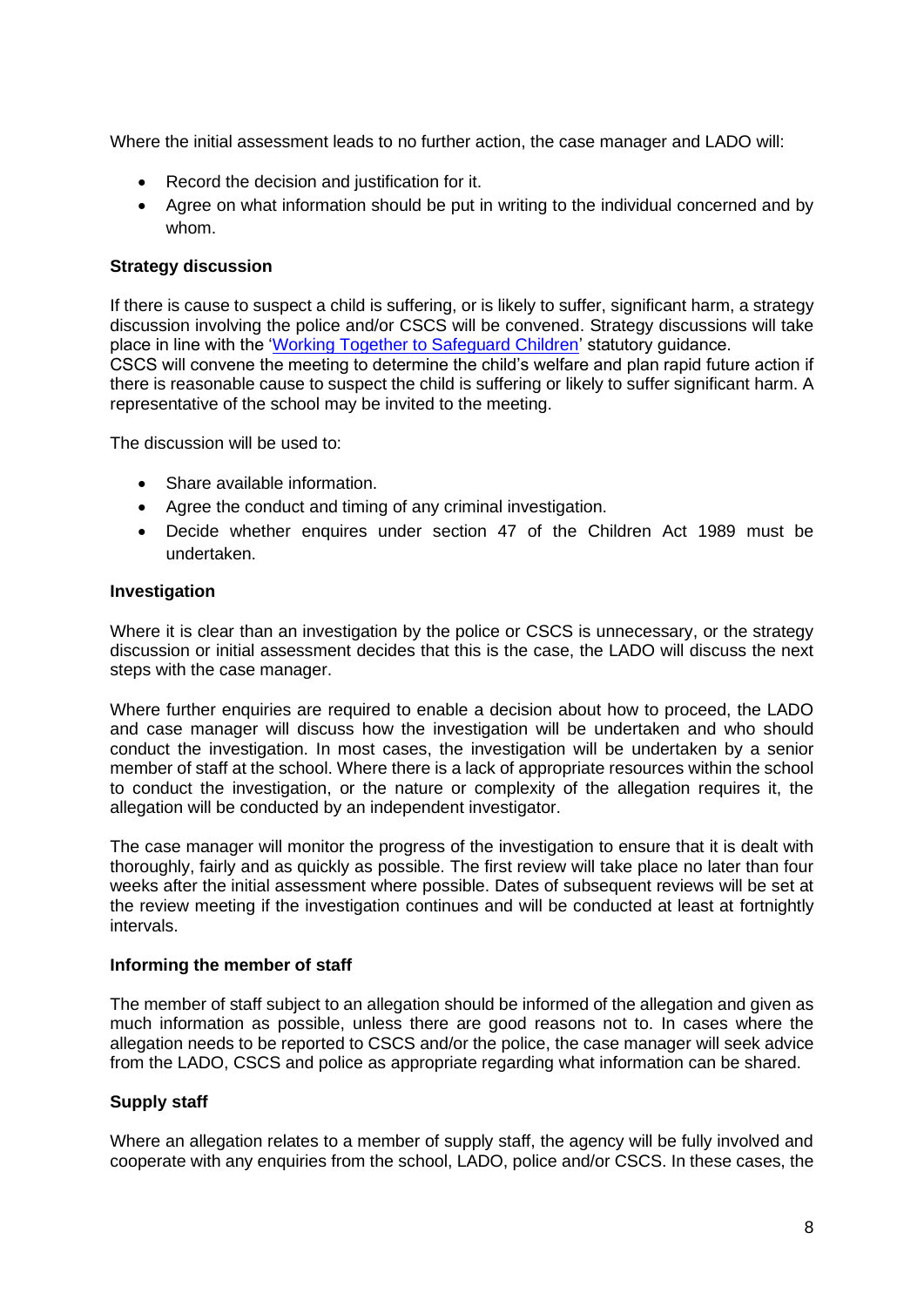school will usually take the lead as the agency will not have direct access to the required information.

The allegations management meeting which is often arranged by the LADO should address issues such as information sharing, to ensure that any previous concerns or allegations known to the agency or agencies are taken into account by the school during the investigation.

## **Confidentiality**

The case manager and LADO will discuss what information will be shared and with whom, alongside which actions will be taken to manage any possible breaches of confidentiality or press interest.

Information regarding an allegation will only be shared with necessary parties. Every effort will be made to protect the privacy of all parties involved in an allegation. Confidentiality will also be maintained to ensure a fair investigation can be undertaken.

All parties involved in an allegation will be made aware of the requirement to maintain confidentiality and guard against unwanted publicity about any allegations made against teachers whilst investigations are in progress.

Breaches in confidentiality will be taken seriously and may warrant a separate investigation. The school will not provide the media with any information regarding an allegation.

#### **Suspension**

Suspension will never be an automatic response when an allegation is reported – all options to avoid suspension will be considered prior to taking that decision.

The case manager will carefully consider whether the circumstances warrant suspension from contact with children at the school, or until the allegation is resolved. Suspension will be considered only in cases where there is cause to suspect a child or other children at the school is/are at risk of harm, or the case is so serious that it might be grounds for dismissal.

The case manager will seek advice from the Trust Central Services (HR) and the LADO, as well as the police and CSCS where they have been involved. The following options will be considered by the case manager before suspending a member of staff:

- Redeploying the member of staff within the school so that they do not have direct contact with the child or children concerned.
- Providing an assistant to be present when the individual has contact with children.
- Redeploying the member of staff to alternative work in the school so the individual does not have unsupervised access to children.
- Moving the child or children to classes where they will not come into contact with the member of staff – this decision will only be made if it is in the best interests of the child or children involved and takes account of their views.
- Temporarily redeploying the member of staff to another role in a different location, e.g. to an alternative school, where available.

Depending on the levels of authority in the Scheme of Delegation, the Headteacher, CEO or Trustees will make the final decision on whether the member of staff should be suspended. Where a strategy discussion, or initial assessment, concludes that there should be enquiries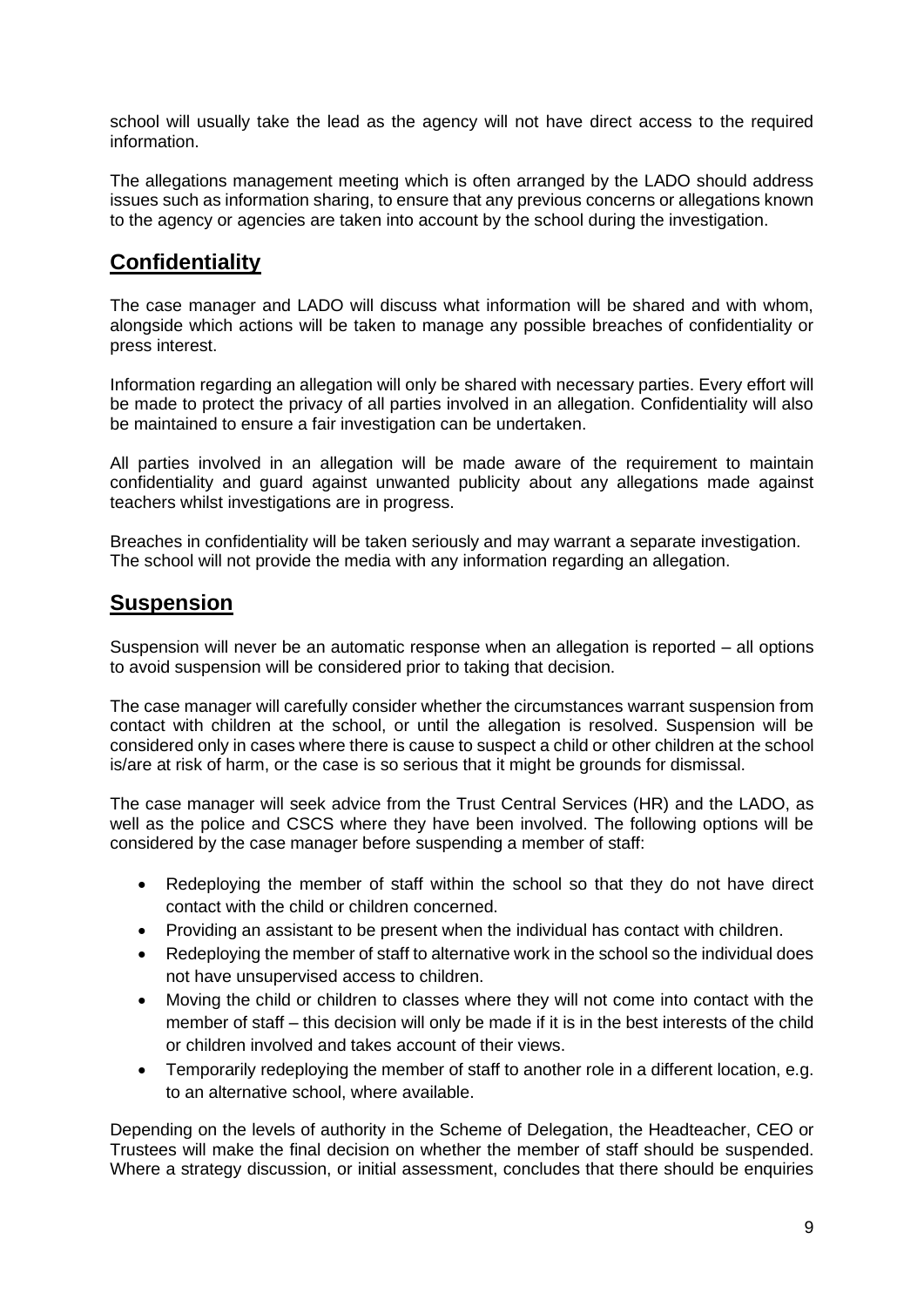by CSCS, and/or an investigation by the police, the LADO will seek the views of the police and CSCS regarding whether the member of staff should be suspended from contact with children. Police involvement does not make it mandatory to suspend a member of staff. The decision to suspend will be made on a case-by-case basis following a risk assessment of whether the person poses a risk of harm to children.

If immediate suspension is considered necessary, the case manager will record the rationale and justification for this decision, alongside the alternatives to suspension that were considered and why they were rejected.

Where suspension is deemed necessary, written confirmation will be given to the member of staff within one working day where possible, which will provide as much detail as appropriate for the reasons for the suspension. The member of staff will be told immediately who their named contact is within the school for the period of their suspension.

Where an allegation relates to a member of supply staff, the governing board will discuss with the supply agency or agencies where the member of staff is working across a number of schools, whether it is appropriate to suspend the individual, or redeploy them to another part of school, whilst an investigation is carried out.

Where the school is made aware that the Secretary of State has made an interim prohibition order, in respect of an individual who works at the school, immediate action will be taken by the school to ensure the individual does not carry out work in contravention of the order, i.e. not carrying out teaching work, pending the findings of the TRA investigation.

Information on the pay arrangements implemented while a member of staff is suspended, or an interim prohibition order is in place, can be found in the Trust Disciplinary Policy.

#### **Supporting those involved**

#### **Pupils and parents**

The welfare of the pupil(s) involved in an allegation will be paramount. Pupils involved will be fully supported in line with the Child Protection and Safeguarding Policy.

The parents of the pupil(s) involved in an allegation will be told about the allegation as soon as possible if they do not already know about it, unless notifying the parents would put the pupil at further risk. The case manager will work with the LADO to agree who should be informed about the allegation.

Parents will be made aware of the requirement to maintain confidentiality and guard against unwanted publicity about any allegations made against teachers whilst investigations are in progress.

Parents will be kept informed about the progress of the allegation, including the outcome and any action taken.

#### **Staff who report an allegation**

The school will ensure that all staff feel equipped and supported to report any allegations or concerns.

#### **Staff subject to an allegation**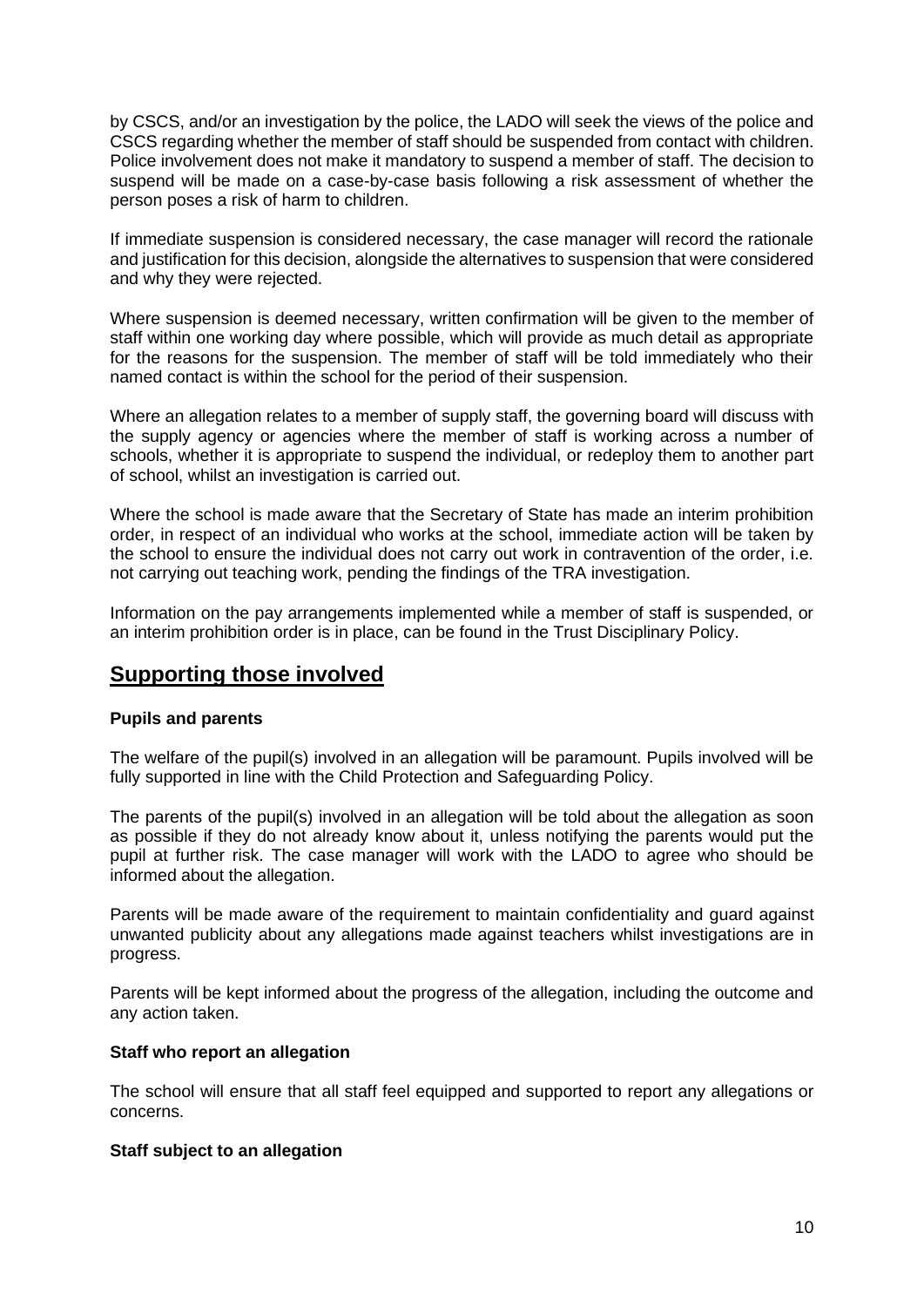Any staff member subject to an allegation will be offered welfare support. The school has a duty of care to all staff and will:

- Manage and minimise the stress caused by the allegation.
- Inform the member of staff as soon as possible about the allegation, explaining the likely course of action, guided by the LADO, and the police where necessary.
- Advise the member of staff to contact their trade union representative, or a colleague for support.
- Appoint a named representative to keep the staff member informed about the progress of the case.
- Provide access to counselling or medical advice where appropriate.
- Not prevent social contact with work colleagues and friends, when staff are suspended, unless there is evidence to suggest this may prejudice the gathering of evidence.

Any information regarding an allegation is confidential and will not ordinarily be shared with other staff or with pupils or parents who are not directly involved in the investigation.

## **Outcomes**

The following definitions will be used when determining the outcome of an allegation:

- **Substantiated:** There is sufficient evidence to prove the allegation.
- **Malicious:** There is sufficient evidence to disprove the allegation and there has been a deliberate act to deceive or cause harm to the person subject of the allegation.
- **False:** There is sufficient evidence to disprove the allegation.
- **Unsubstantiated:** There is insufficient evidence to either prove or disprove the allegation.
- **Unfounded**: There is no evidence or proper basis which supports the allegation being made.

The options available to the school will depend on the nature and circumstances of the allegation and the evidence and information available.

## **Referral to the DBS (Disclosure and Barring Service)**

If an allegation is found to be substantiated and the member of staff is dismissed, resigns or otherwise ceases to provide their services to the school, or the school ceases to use the person's services, the school has a legal duty to make a referral to the DBS. For members of teaching staff at the school, the case manager will consider whether to refer the matter to the TRA to consider prohibiting the individual from teaching.

The school will also make a referral to the DBS where it is considered an individual has engaged in conduct that harmed, or is likely to harm, a child, or if they otherwise pose a risk of harm to a child.

## **Criminal investigations**

Some allegations may result in a criminal investigation taking place. The police will inform the school and the LADO when:

• A criminal investigation and any subsequent trial is complete.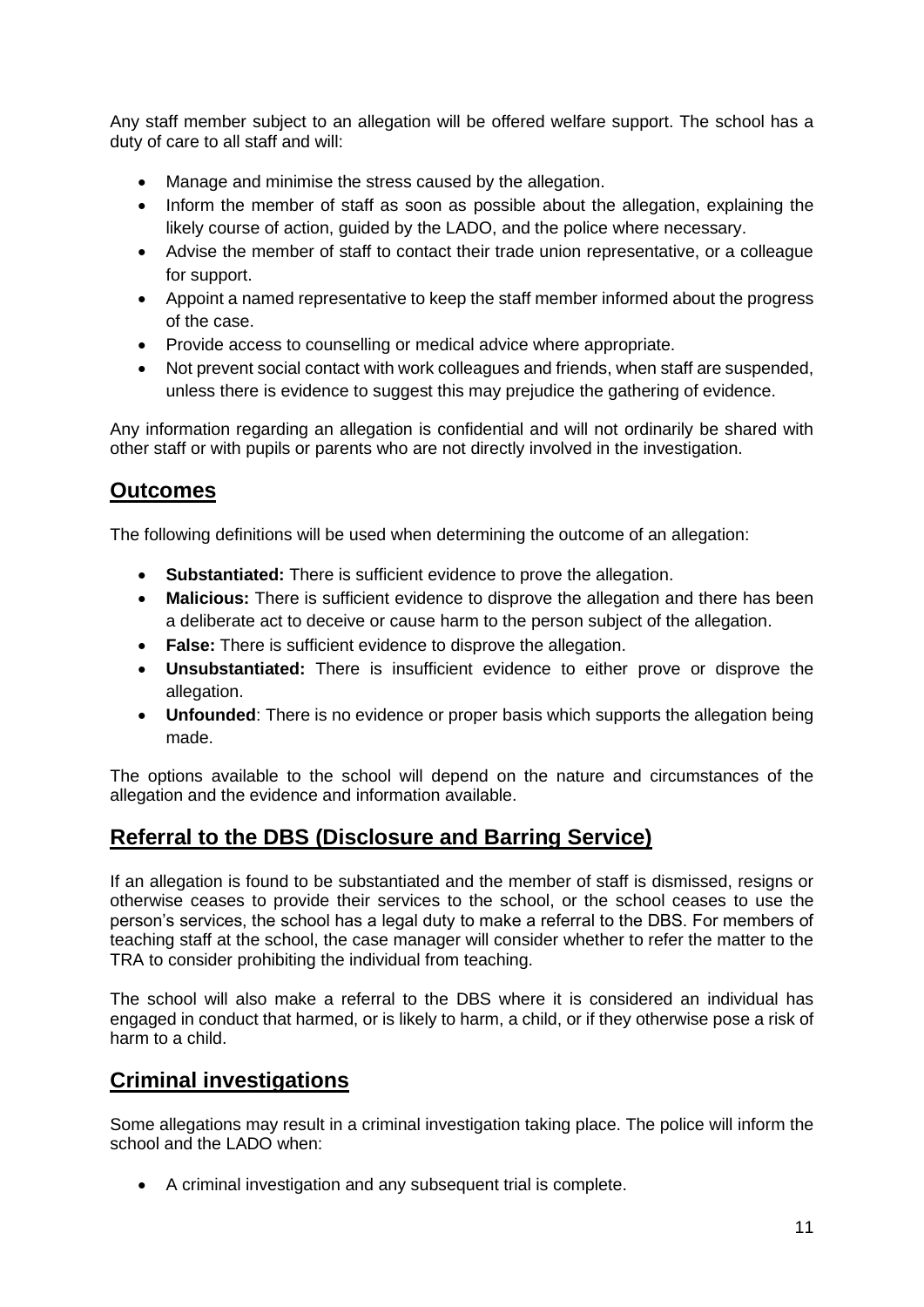- It is decided to close an investigation without charge.
- It is decided not to continue to prosecute after the person has been charged.

The case manager and LADO will discuss whether any further action against the member of staff is appropriate, including disciplinary action.

#### **Unsubstantiated, unfounded, false or malicious allegations**

If an allegation is determined to be unsubstantiated, unfounded, false or malicious, the LADO and the case manager will consider whether the pupil and/or the person who has made the allegation is in need of help or may have been abused by someone else and this is a cry for help. If this is the case, the DSL will decide whether a referral to CSCS needs to be made. If a report is shown to be deliberately invented or malicious, the school will consider whether any disciplinary action is appropriate against the individual who made it, in line with the Trust Disciplinary Policy (for staff reporters) or Behaviour Policy (for pupil reporters).

#### **Returning to work**

Where a member of staff has been suspended and it is decided on conclusion of the case that they can return to work, the case manager will decide on the best course of action to facilitate the return to work and seek advice from Trust Central Services (HR) and the LADO where necessary. The case manager will also consider how the staff member's contact with the child who made the allegation can best be managed if they are still attending the school. The member of staff will be provided with support, including welfare support, during their return to work.

#### **Resignations**

If the member of staff leaves, resigns or ceases to provide their services during an investigation, the school will not stop the investigation and it will be completed.

The staff member subject to the allegation will be given a full opportunity to answer the allegation and make representations about it. The process of recording the allegation and supporting evidence and reaching a judgement on the allegation will continue even if the member of staff does not cooperate. The member of staff concerned will be notified of the conclusion of the allegation and sanctions that may be posed.

Other than where allegations are false, malicious, unsubstantiated, or unfounded, the outcome will be made clear when providing references to prospective employers.

#### **Settlement agreements**

The school will not use settlement agreements (also known as compromise agreements) where there are allegations that indicate a person is a risk or poses a risk of harm to children or is deemed not suitable to work with children. A settlement agreement is an agreement by which a person agrees to resign if the employer agrees to not pursue disciplinary action and both parties agree a form of words to be used in any future reference.

In limited circumstances, it may be appropriate to use settlement agreements to end the employment relationship on agreed terms. Where a settlement agreement is used, this will not prevent the school from:

• Fulfilling its legal duty to refer cases to the DBS where the referral criteria are met.